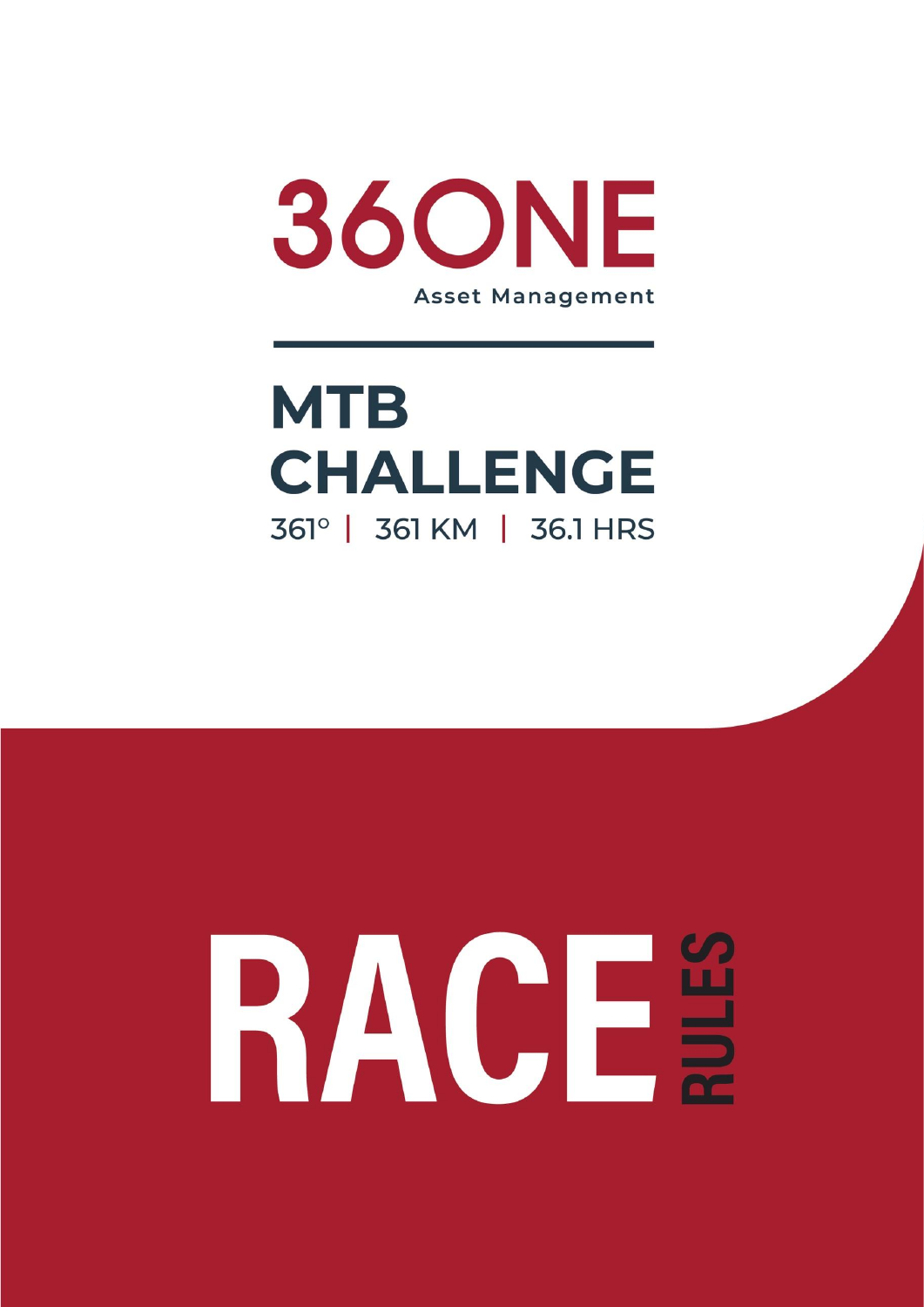

#### **36ONE MTB CHALLENGE – RACE RULES**

#### A. **Race information and rules**

#### Doping offences

- Any (professional or amateur) athlete under sanction from their federation or national anti-doping authority after 1 January 2016 will be banned for life from competing in The 36ONE MTB Challenge.
- The organizers also reserve the right to refuse any athlete (professional or amateur), which was under sanction from their federation or national anti-doping authority before 1 January 2016, to compete in The 36ONE MTB Challenge.

#### Start

- The Challenge and The Relay start at Kleinplaas Holiday Resort, Oudtshoorn | Friday, 13 May 2022 15h00
- The Half race starts at Highgate Ostrich Show Farm in Volmoed | Saturday, 14 May 2022 06h00
- No late starts will be allowed.
- All riders have to ride with a suitable bicycle headlight and a flashing rear red light –this applies to both The Half and The Challenge races**. No lights, no start!**

# Finish & Prize Giving

- The race finish is at Kleinplaas Holiday Resort, Oudtshoorn and the race cut-off is calculated from the first rider to pass official starting point.
- Prize giving is at 09:00 Sunday morning, 15 May 2022 at Kleinplaas Holiday Resort.

#### Race numbers

- Team members may not interchange their boards, start and finish with the same number is compulsory.
- Number boards should be securely fastened with the cable ties provided.
- Race or sponsor logos may not be obscured.
- No number board, no start.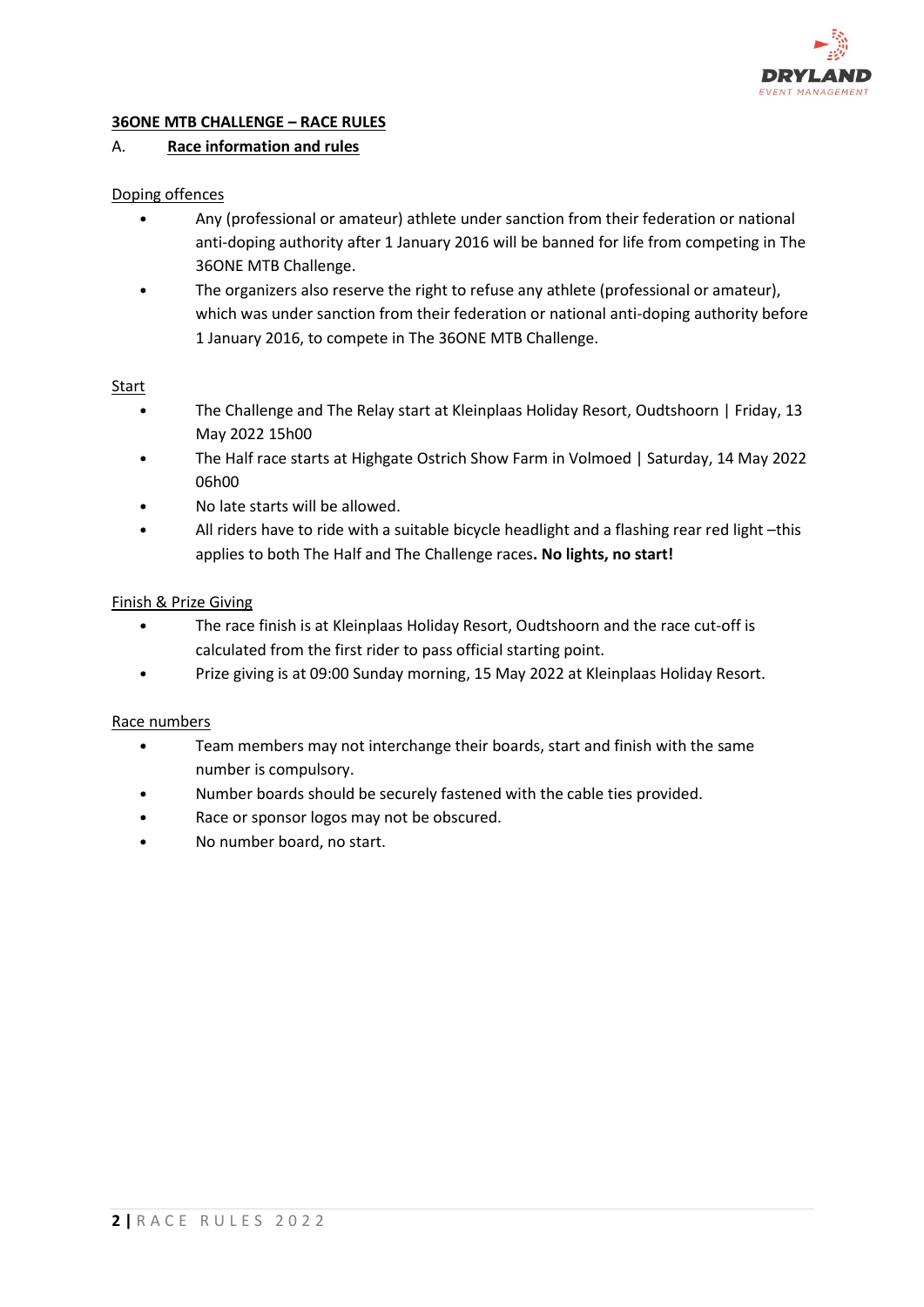

#### Rider race containers

- Each rider on **The Challenge Solo** race will be issued **three race boxes** and each box will be transported to a respective checkpoint.
- Riders on **The Half** race will be issued only **one box** per rider that will be transported to checkpoint 3.
- Riders in **The Challenge Team** category will receive **one box per team member/per checkpoint** to be transported to the respective checkpoints.
- Riders in **The Relay** category will receive **one box per team member** to be transported to the respective checkpoints.
- Boxes are not accessible outside of the checkpoints and riders are responsible to ensure that the boxes are correctly marked.
- Each rider will receive a set of stickers to mark his/her boxes with.
- Boxes have to be handed in on Friday, 13 May 2022 between 08h00 and 12h00 no late hand- in's and no exceptions.
- No boxes will be moved between checkpoints, the boxes will only be transported to one checkpoint as was indicated at the box check in at registration.
- Dryland does not accept responsibility for lost or damaged goods.
- Race boxes can be collected Saturday, 14 May 2022 between 18h00 and 20h00 then again on Sunday, 15 May 2022 between 08h00 and 10h00.

# Helmets

- All riders have to wear an approved cycling helmet which is fastened at all times.
- If a rider is found at any stage during the race not to be wearing his/her helmet, immediate disqualification applies.

#### **Bicycle**

- All sections of the race have to be completed on the same bicycle, changing bikes for certain stages is not allowed.
- Please start with a bicycle in a sound mechanical condition.
- Riders must ride with their team partner at all times, and must remain within the maximum allowable separation time of **TWO minutes**.
- Rider separation may be measured at the start and finish of each stage and at various designated check points during the stage, but can also be enforced at any point during the race.
- Rider separation may be measured more than once during any stage and penalties may be applied to each occurrence of rider separation outside the allowable limit during a stage.
- E-bikes are **not allowed** at The 36ONE MTB Challenge.
- Please note that **gravel bikes** will **only be allowed** on the **180.5 km**. **No gravel bike will be allowed on the 361 km**.
- No dropped handle bars or aero bars will be allowed. This rule will be strictly enforced and riders who fail to comply will lead to disqualification.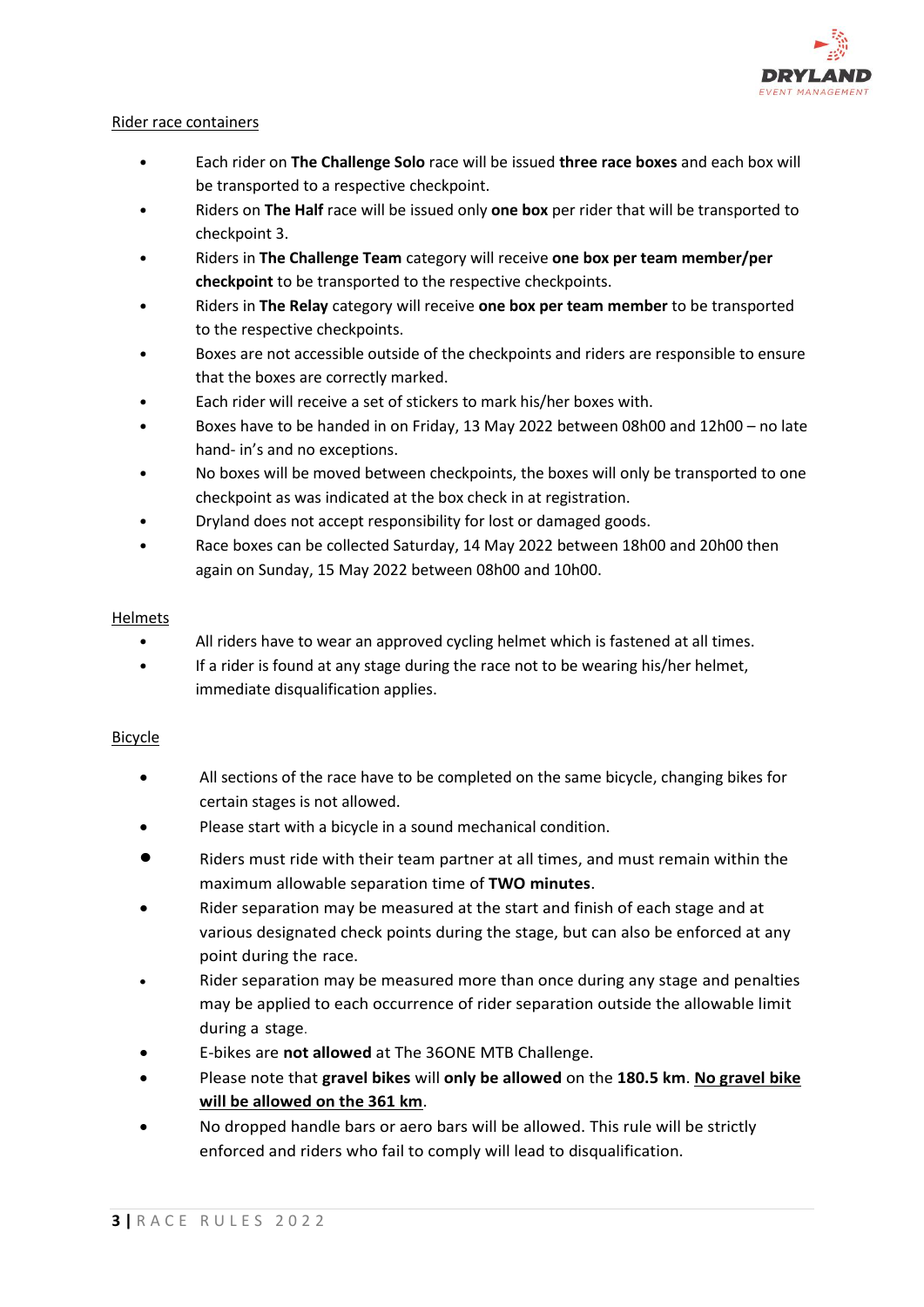

# Medical

• Dryland will supply a full medical back-up team en-route and at the start/finish area.

# **Cancellations**

- Cancellation refund of **75%** of the fully paid entry will be given until 13 November 2021.
- Cancellation refund of **50%** of the fully paid entry will be given between 13 November 2021 until 13 February 2022. No cancellation refund will be allowed after this date.
- No transfers allowed.
- **NO EXCEPTIONS (INCLUDING MEDICAL).**

# Substitutions

- Rider substitutions will be allowed until 29 April 2022 but the new rider will receive the apparel order from previous rider if the substitution was done after the apparel date.
- Seeding will be done on fully paid entries one-month prior to the race start, any new rider substitutions after this date will have to start in the previous participants seeded batch.
- Any rider changes will carry an admin fee of R300-00.
- There will be no substitutions once entries have closed, thereafter substitutions will only be allowed on registration day at the full price listed on the website and will only take place under the adherence of the policies stated here.

### Apparel

• The **deadline** for **complimentary apparel** and **online purchases** will be **31 March 2022.**  We cannot place extra orders after this date, which means you will not receive any complimentary apparel. **No exceptions will be made!**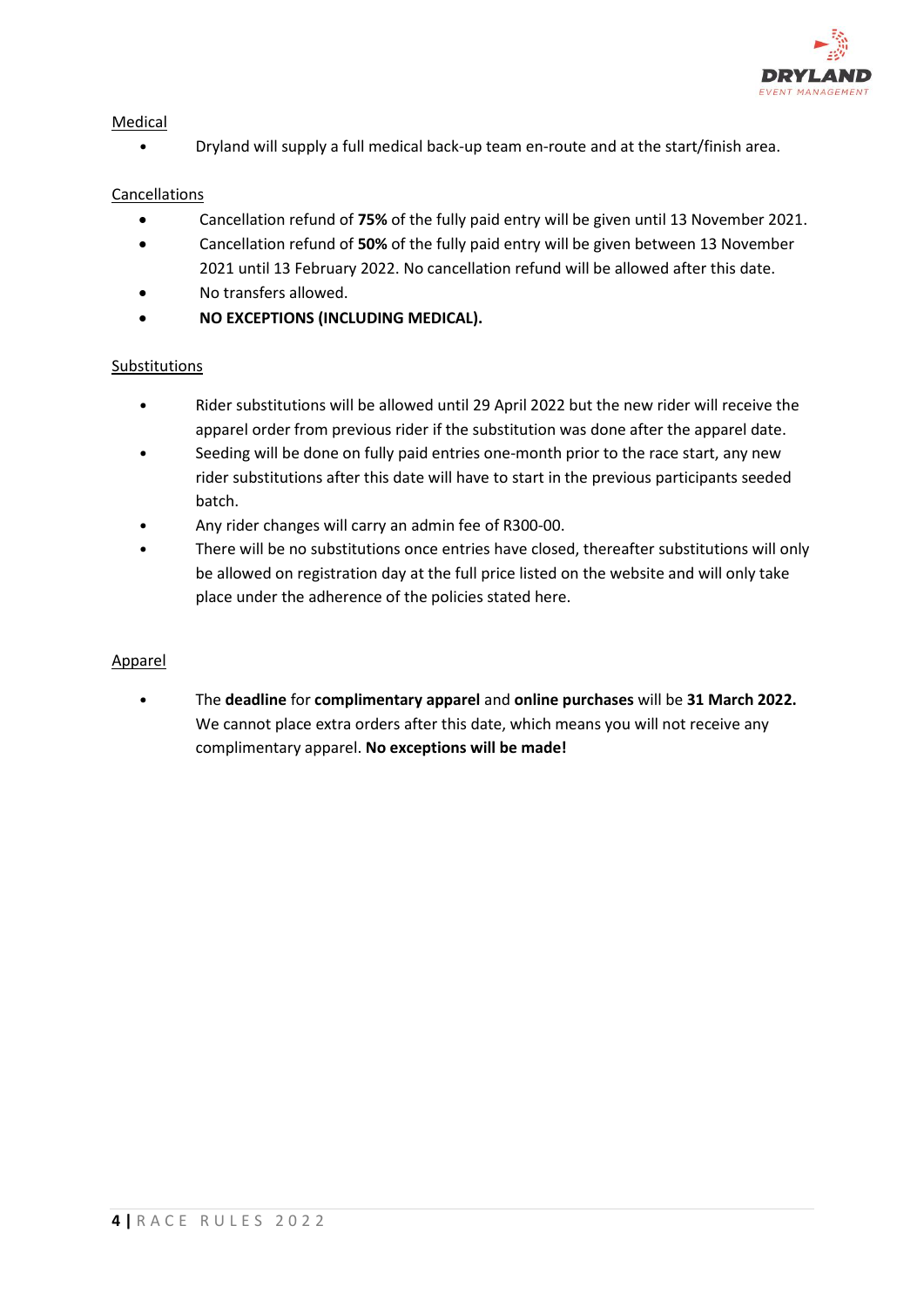

# B. **Checkpoints and water point information and rules**

- 1. Water point 01 Kleinshoogte 54 km
	- This water point will be stocked with coke, electrolyte drinks, fresh fruit and something light to eat
	- No back-up vehicles allowed
- 2. Checkpoint 1 and water point 02 Louvain 100 km
	- All riders have to move through this checkpoint and check-in.
	- Relay riders will complete stage 1 of the relay at this checkpoint, they also have to check-in and do the hand over to the next rider
	- This water point will be stocked with coke, electrolyte drinks, fresh fruit and a hot meal will be served
	- Rider race containers will be available here
	- Back-up vehicles allowed (see back-up rules)
- 3. Water point 03 only Heimersrivier 131 km
	- This water point will be stocked with coke, electrolyte drinks, fresh fruit and something light to eat
	- No back-up vehicles allowed
- 4. Water point 04 only Mount Hope 154 km
	- This water point will be stocked with coke, electrolyte drinks, fresh fruit and something light to eat
	- No back-up vehicles allowed
- 5. Checkpoint 2 and water point 05 Volmoed 180,5 km
	- All riders have to move through this checkpoint and check-in.
	- Relay riders will complete stage 2 of the relay at this checkpoint, they also have to check-in and hand-over to the next rider
	- This water point will be stocked with coke, electrolyte drinks and fresh fruit
	- A hot meal will be served
	- Rider race containers will be available here
	- Back-up vehicles allowed (see back-up rules)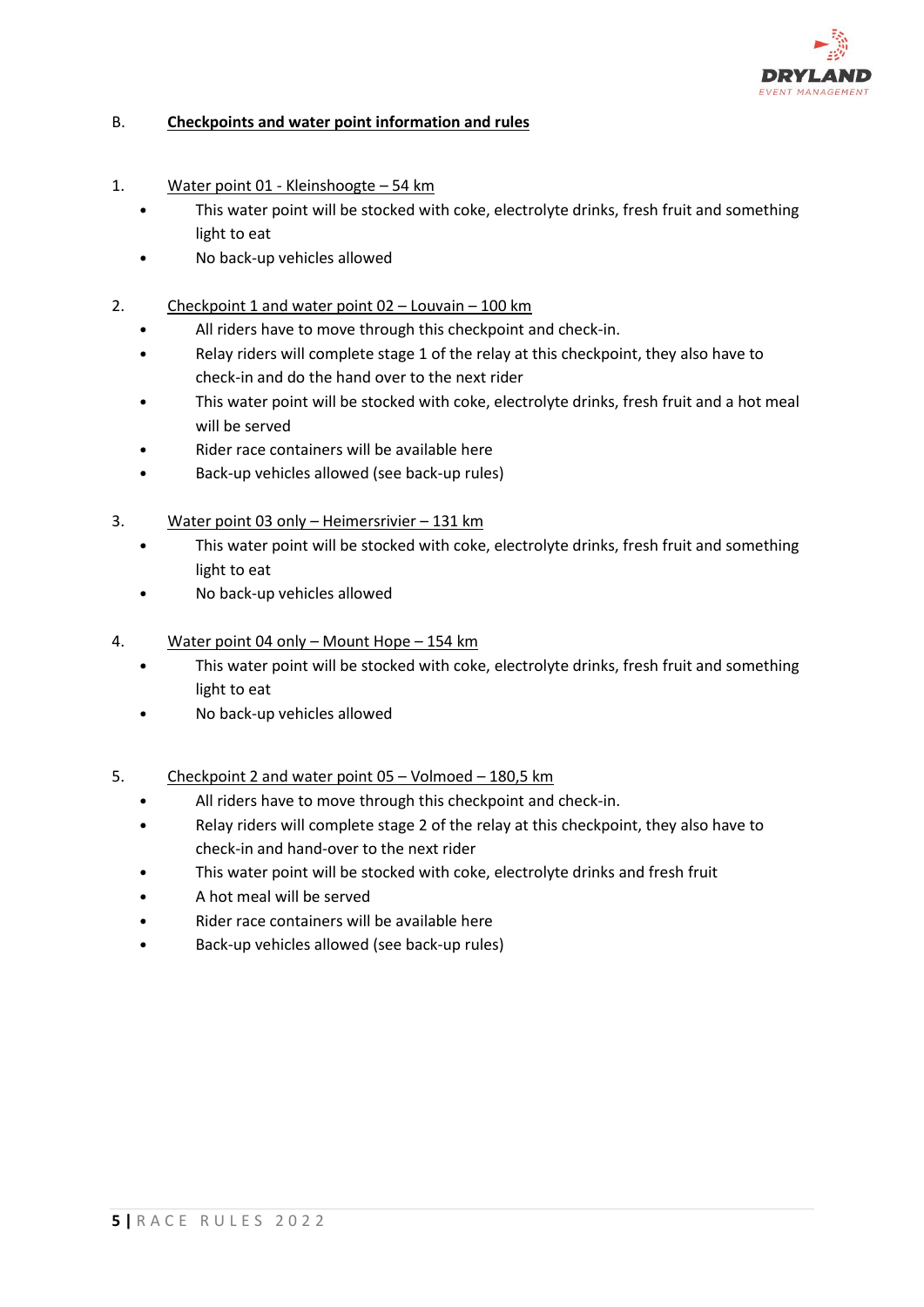

- 7. Water point 06 Paardebont 214 km
	- This water point will be stocked with coke, electrolyte drinks, fresh fruit and something light to eat
	- No back-up vehicles allowed
- 8. Water point 07 Rooiberg Bottom 242 km
	- This water point will be stocked with coke, electrolyte drinks, fresh fruit and something light to eat
	- No back-up vehicles allowed
- 9. Water point 08 Rooiberg Top 254 km
	- This water point will be stocked with coke, electrolyte drinks, fresh fruit and something light to eat
	- No back-up vehicles allowed
- 10. Checkpoint 3 and water point 09 Calitzdorp 280 km
	- All riders have to move through this checkpoint and check-in.
	- Relay riders in the Challenge will complete stage 3 of the relay at this checkpoint, they also have to check-in and hand-over to the next rider
	- Relay riders in the Relay Half will complete stage 1 of the relay here and they also have check-in and hand over to the next rider
	- This water point will be stocked with coke, electrolyte drinks and fresh fruit
	- A warm meal will be served
	- Rider race containers will be available here
	- Back-up vehicles allowed (see back-up rules)
- 11. Water point 10 Kruisrivier 308 km
	- This water point will be stocked with coke, electrolyte drinks, fresh fruit and something light to eat
	- No back-up vehicles allowed

#### 12. Water point 11 – Lategansvlei – 341km

- This water point will be stocked with coke, electrolyte drinks, fresh fruit and something light to eat
- No back-up vehicles allowed
- 13. Finish Kleinplaas Holiday Resort 361 km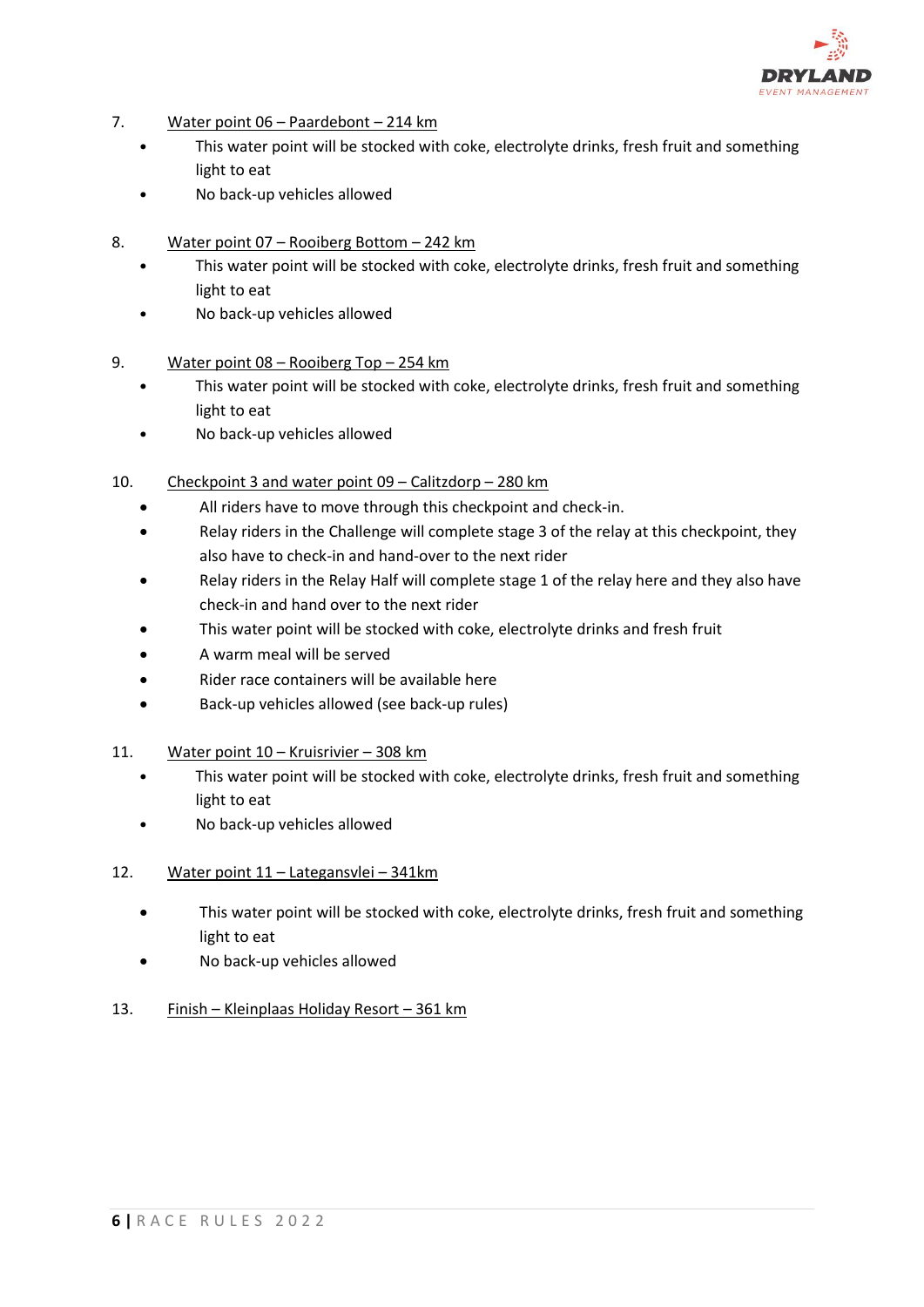

# Race cut-off times

The race cut-off is 36.1 hours at the finish but in the interest of rider safety, it has been decided to enforce cut-off times at the water and checkpoints. The cut-off times are very generous and most riders should reach the respective points in the allotted time. Riders that are cut will be removed from the course and transported back to Kleinplaas Holiday Resort. The decision of the organizer is final.

| <b>WATER POINT 01</b>              | 5 HOURS (54KM)      |
|------------------------------------|---------------------|
| WATER POINT 02 / CHECKPOINT 1      | 7 HOURS (100 KM)    |
| <b>WATER POINT 03</b>              | 10 HOURS (131 KM)   |
| <b>WATER POINT 04</b>              | 12 HOURS (154 KM)   |
| <b>WATER POINT 05/CHECKPOINT 2</b> | 15 HOURS (180.5 KM) |
| <b>WATER POINT 06</b>              | 18 HOURS (214 KM)   |
| <b>WATER POINT 07</b>              | 21 HOURS (242 KM)   |
| <b>WATER POINT 08</b>              | 23 HOURS (254 KM)   |
| WATER POINT 09/CHECKPOINT 3        | 25 HOURS (280 KM)   |
| <b>WATER POINT 10</b>              | 28 HOURS (308 KM)   |
| <b>WATER POINT 11</b>              | 31 HOURS (342 KM)   |

**The Half** race's cut-off is at 22:00 on Saturday, 14 May 2022. (16 hours for The Half)

#### Back-up, support vehicle and checkpoint rules

- This is a full-service event so riders participating in the race will not need any back- up. Riders are however welcome to have a back-up team available at the checkpoints
- Relay teams will need back-up primarily to transport team members between the different checkpoints
- No support outside of the designated checkpoint area will be allowed and any transgression in this regard will lead to disqualification
- Support vehicles are allowed at the checkpoints but have to move according to the backup vehicle route – any support vehicle found on the cycle route and linked to a team or rider will result in the immediate disqualification of that team/rider

#### Relay teams

- Relay teams compete in either a 2-man or a 4-man team
- The Challenge route consists of 4 intermediate stages and in the case of a 4-man team each rider must complete 1 stage and in the 2-man team setup, each rider has to complete 2 stages
- The Relay Half route consists of 2 stages and each rider must complete at least 1 stage
- The changeover process will be at a designated area within the checkpoint, the riders will have to physically report, and then the changeover will be done electronically as well as manually by the official.
- Both team members (one that finished the previous stage as well as the rider starting the new stage) have to be present at the changeover. In the case of a rider doing two stages back to back, the rider still has to report to the checkpoint.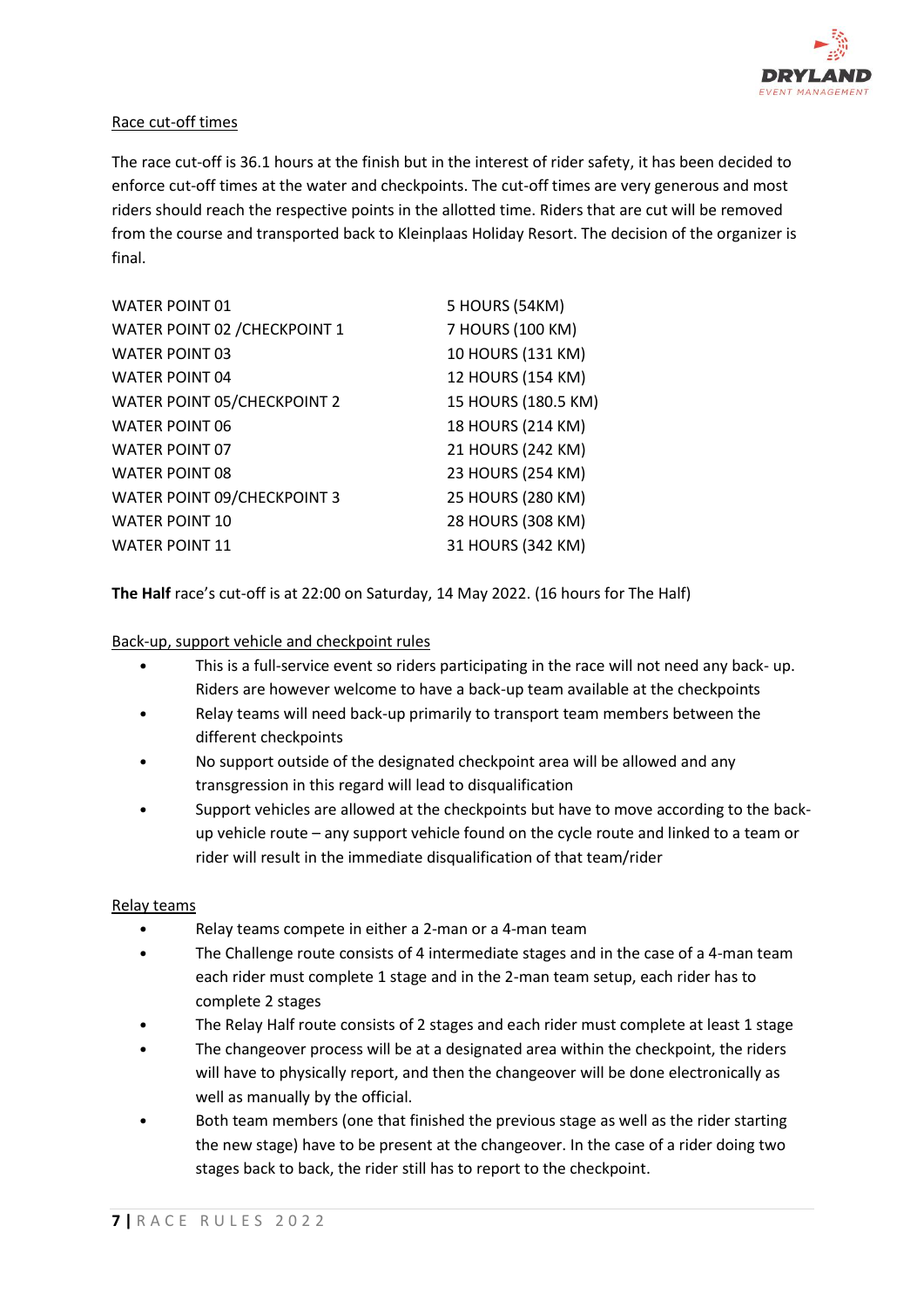

• Relay support teams will have to transport team members between the different stages and they may only follow the support vehicle routes

# Public roads

- The event will take place on gravel roads in the Oudtshoorn, Calitzdorp and Herold areas
- We do not have road closure so all riders have to adhere to the rules of the road
- Marshals are there to warn traffic, but the responsibility lies with the rider to look out for traffic, ride on the left-hand side of the road, stop at all stop signs and intersections and only proceed when it is totally safe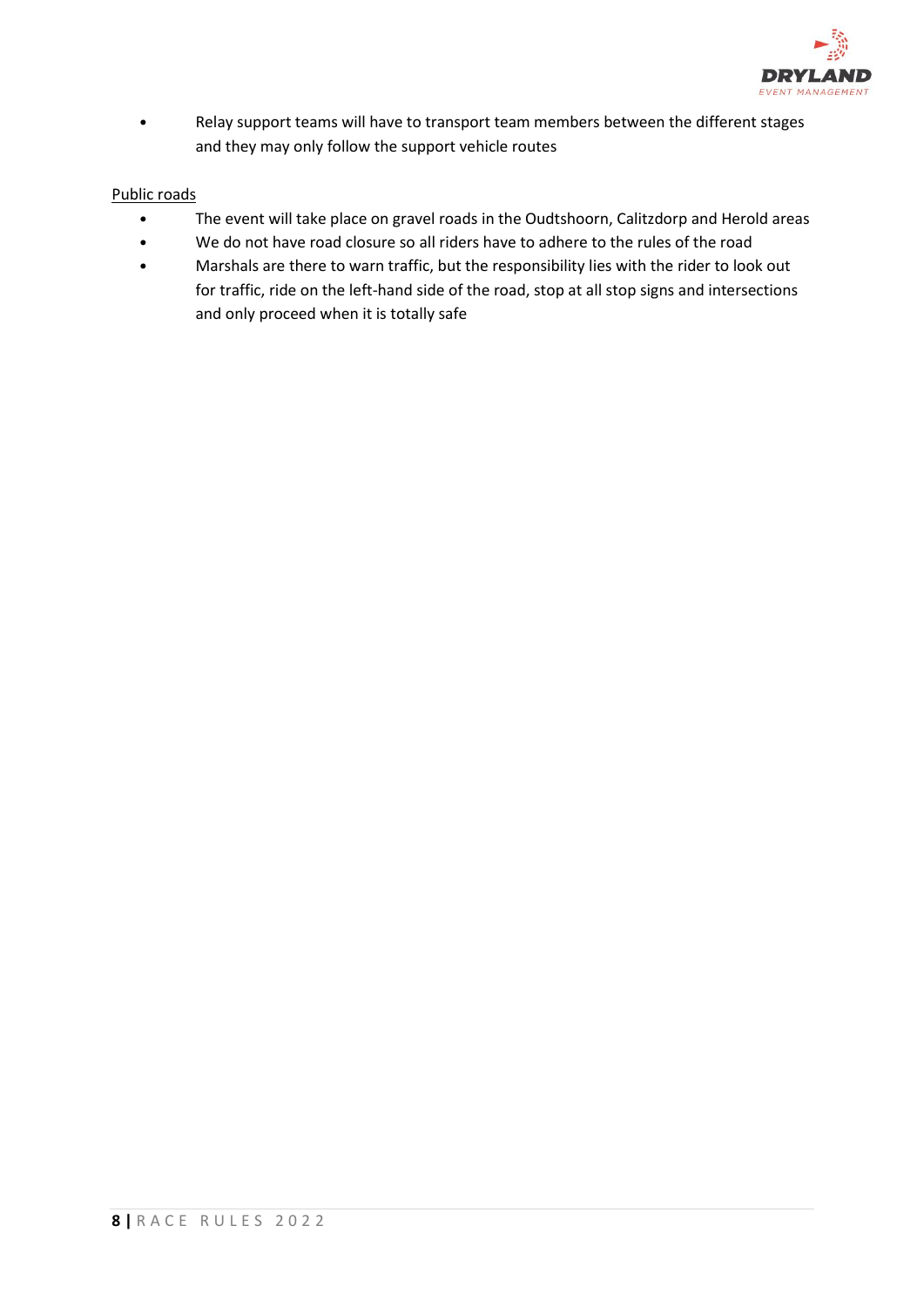

# C. **Registration and race briefing**

#### Registration

- At Kleinplaas Holiday Resort, Oudtshoorn Race Village | Friday, 13 May 2022 from 08h00 until 12h00.
- All riders have to register in person, no exceptions
- Photo ID (driver's license/ID document/Passport) is compulsory at registration and must be presented
- There are NO late registrations on Saturday morning for The Half race

# Race container hand in and collection

- At Kleinplaas Holiday Resort, Oudtshoorn truck next to registration | Friday, 13 May 2022 from 08h00 until 12h00.
- Race containers will be available at Kleinplaas Holiday Resort on Saturday, 14 May 2022 from 18h00 until 20h00 and Sunday, 15 May 2022 from 08h00 until 10h00.

#### Race Briefing

• The race briefing will be at the start line prior to race departure.